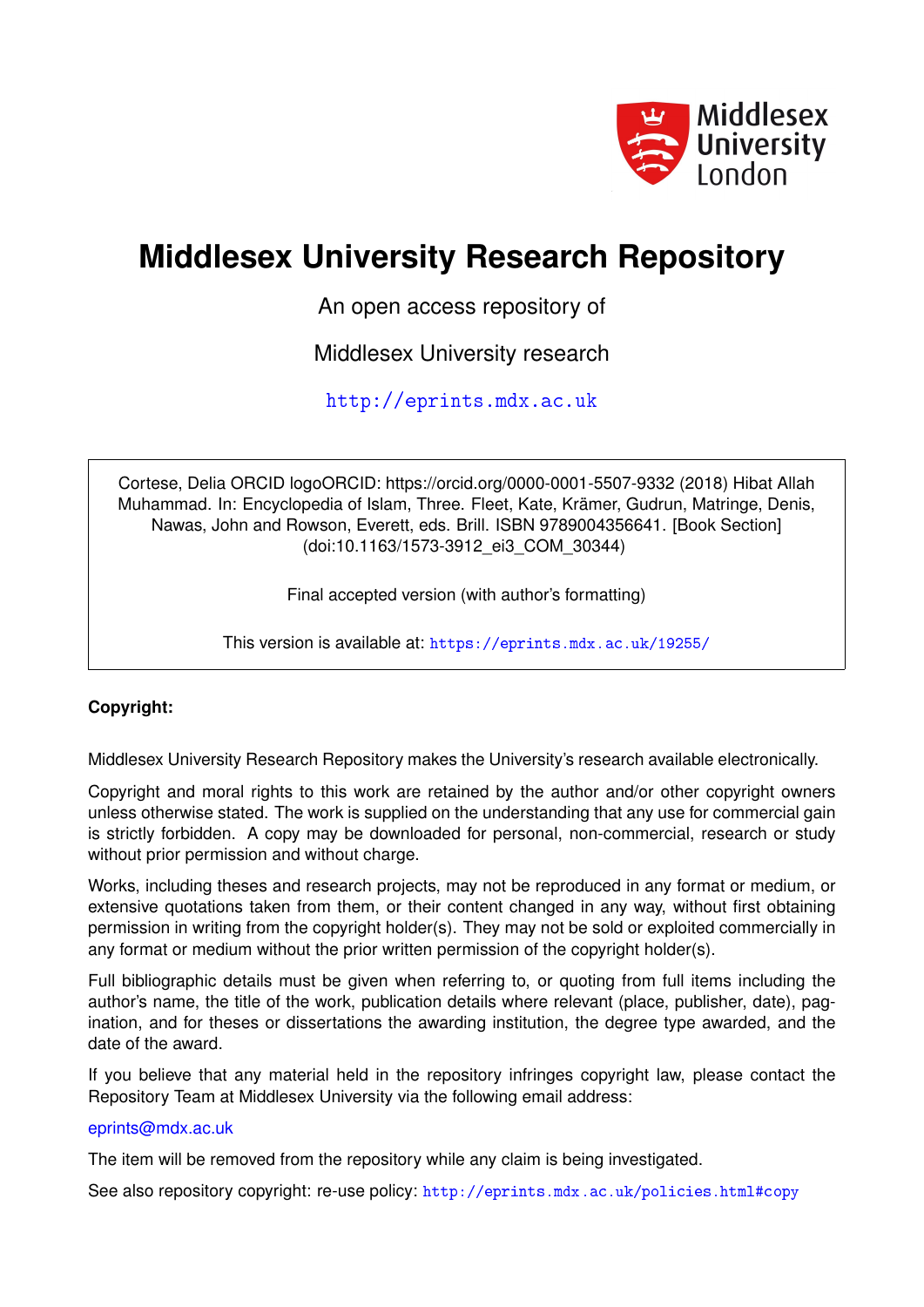HIBATALLĀH MUḤAMMAD b. 'Alī b. al-Ḥasan b. al-Muṭṭalib Majd al-Dīn al-Kirmānī Abū l-Ma'ālī b. Abī Sa'd, vizier, jurist and high dignitary during the reign of the 'Abbāsid caliph al-Mustaẓhir bi'llāh (487-512/1094-/1118). According to most sources he was born in 440/1048-9 and died on 2 Shawwāl 503/24 April 1110. However, al-Dhahabī's *Ta'rīkh*  features contradicting dates in its two entries for him. One indicates the above years but, according to the other notice Hibatallāh was born in 443/1051-2 and died confined to his house in 509/1115-6. Al-Dhahabī confirms this date in his *Siyar*. Hibatallāh's *nisba*, al-Kirmānī, indicates that he came from a family of Iranian origins. He trained as a Shāfi'ī jurist and was a respected memoriser of biographies, history and prophetic traditions, though not a prolific transmitter. Al-Ṣafadī quotes one of his aphorisms. He learned from 'Abd al-Ṣamad b. al-Ma'mūn, Aḥmad b. Muḥammad b. al-Naqūr and Abū l-Ḥusayn Muḥammad b. 'Alī b. al-Muhtadī bi'llāh. The latter taught also the prominent *shaykh* and Ṣūfī Abū Ya'qūb al-Hamadānī. Described as generous, dutiful, clever, experienced and morally upright – hence his appellative *majd al-dīn* (glory of the faith) - it was thanks to the high ranking posts he occupied at the 'Abbāsid court that he became renowned in Baghdād. As a skilful scribe, excelling in accountancy, administration and bookkeeping, he headed the office of control and audit during al-Muqtadī's reign (467-78/1075-/1094). Under al-Mustaẓhir, Hibatallāh continued in this role until he became vizier. Hibatallāh's vizirate lasted somewhere between two and two and a half years. His position as vizier was conditioned by the power struggles that characterised al-Mustaẓhir's reign. Under this caliph the office of vizier had remained the monopoly of the Banū Jahīr, with 'Amīd al-Dawla b. Jahīr continuing in this role, having served two of al-Mustazhir's predecessors. However, in Ramaḍān 493/July-August 1100 'Amīd al-Dawla was arrested and dismissed. In the meantime the Shī'ī Mazyadid ruler of al-Ḥilla, Ṣadaqa (d.501/1107-8) rose to influence al-Mustaẓhir's choice of viziers. Ṣadaqa had been involved in 500/1106-7 in the removal of al-Mustaẓhir's vizier Za'īm al-Ru'asā' Abū l-Qāsim b. Jahīr, brother of 'Amīd al-Dawla. It is at this junction that Hibatallāh became vizier in that same year. Ibn al-Athīr says in Muharram 501/August-September 1107 but lists the event in his entry for the year 500. He kept the post until Za'īm al-Ru'asā' was re-appointed to the vizirate by the caliph in 502/1108-9 to remain in office until his death in 507/1113-14. Though short, Hibatallāh's vizirate was not uneventful. As a court insider, al-Bundārī mentions him as the source of an anecdote about an envoy of the Saljūq Sulṭān Muḥammad b. Malikshāh seeking information about Hārūn - al-Mustaẓhir's brother - through the help of a court housekeeper. In Ramaḍān 501/April-May 1108 the caliph dismissed him following written instructions from the Saljūq Sulṭān. Hibatallāh was then re-appointed, again at the instigation of the Sultan, on condition that he would be just, would conduct himself properly and would not to employ *dhimmīs*. The discrimination against Christians and Jews during al-Mustaẓhir's rule echoed policies already adopted during the reign of this caliph's two predecessors. Upon being dismissed once and for all, according to some sources Hibatallāh fled the caliphal palace in secret with his children and sought refuge with Muḥammad b. Malikshāh. According to al-Ṣafadī, Hibatallāh's daughter married Abū 'Alī b. Ṣadaqa. It is possible that he was a member of Ṣadaqa's Mazyadid family, in which case the twists in Hibatallāh's career at the 'Abbāsid court might have been also influenced by marriage